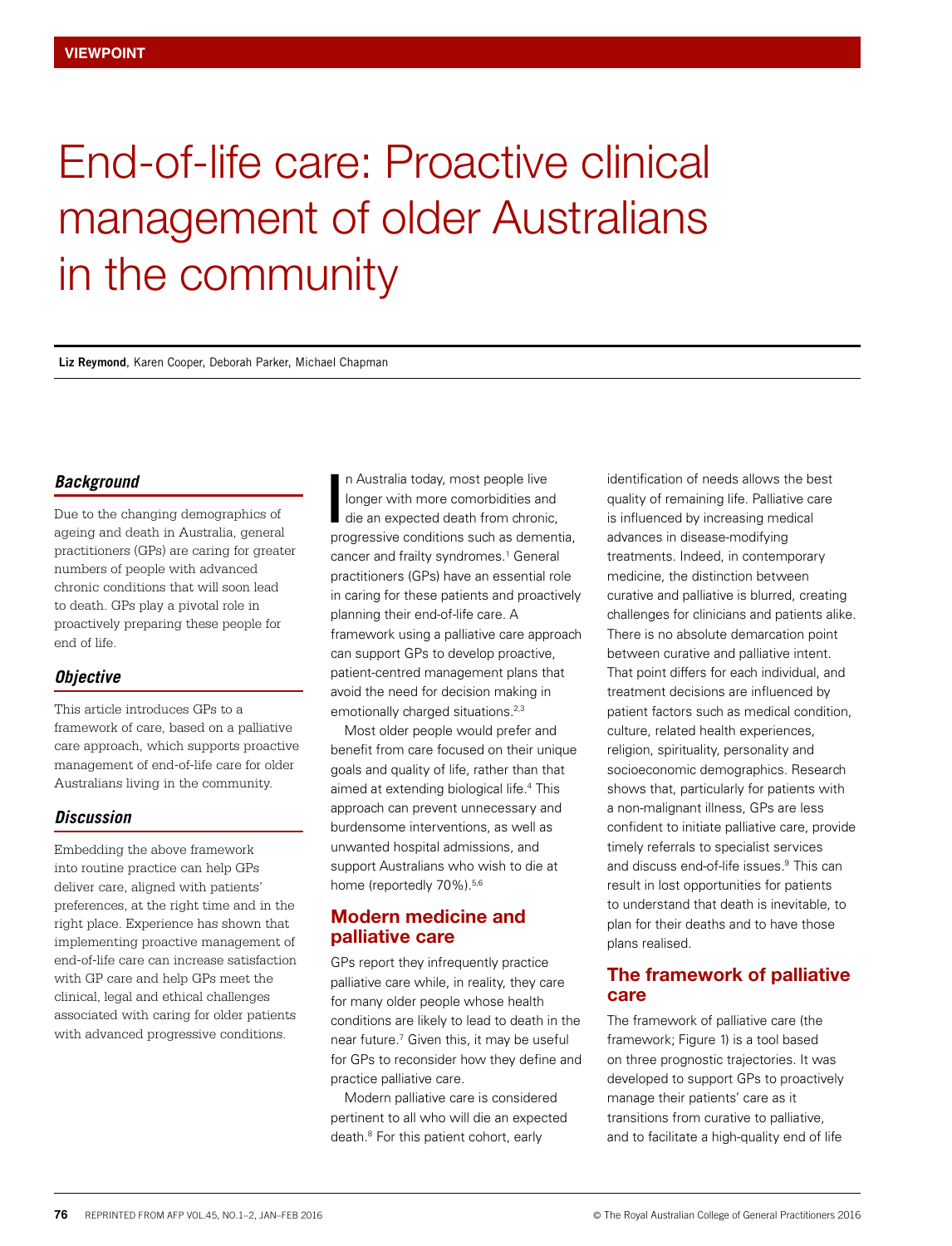

Figure 1. A framework for palliative care of community-based aged care patients<sup>11</sup>

according to patients' preferences. It was founded on work undertaken in the UK10 and Australia.<sup>11</sup>

The framework commences by asking the question: 'Would you be surprised if your patient were to die in the next 6–12 months?' This is ideally embedded into routine practice in a systematic way; for example, at the 75+ health check, at a given time before or after entry into a residential aged care facility (RACF) or after an older person is hospitalised.

This question can be answered using clinical knowledge, personal knowledge of the patient, clinical intuition and/or by using clinical prognostication tools.

In the first trajectory (prognosis of >6–12 months), when the answer to the question is 'yes', the key clinical process is advance care planning. This is an interactive, ongoing process of communication between a competent person/substitute decision-maker and

all carers, focusing on the person's preferences for future care.

In the second trajectory (prognosis of <6–12 months), when the answer to the question is 'no', the key clinical process is case conferencing. This aims to identify clear goals of care so that carers are 'all on the same page'. Case conference outcomes should be documented, translated into a management plan and shared with those involved in the person's care.

In the third trajectory, a diagnosis of dying has been made with a prognosis of usually shorter than a week. The key clinical process is the development of a terminal care management plan to support the person to die at home or in an RACF.

## **Conclusion**

The framework of palliative care provides the opportunity to improve clinicians'

mindfulness regarding proactive management of clinical needs that typically emerge in the last year of life. It supports communication between the GP and the patient and their carers/ substitute decision-makers, thereby enabling informed management plans to be developed in accordance with the patient's personal choices. Routine implementation of the framework may help to ensure that patients receive the right care, and at the right time and place.

#### **Resources**

The Decision Assist website (www.decisionassist. org.au) contains information about educational opportunities and resources to support GPs to care for older Australians living in the community with chronic life-limiting illnesses.

#### Authors

Liz Reymond MBBS (Hons), FRACGP, FAChPM, PhD, Professor, Deputy Director, Metro South Palliative Care Service, Metro South Health, Queensland Government, Brisbane, QLD. elizabeth.reymond@health.qld.gov.au